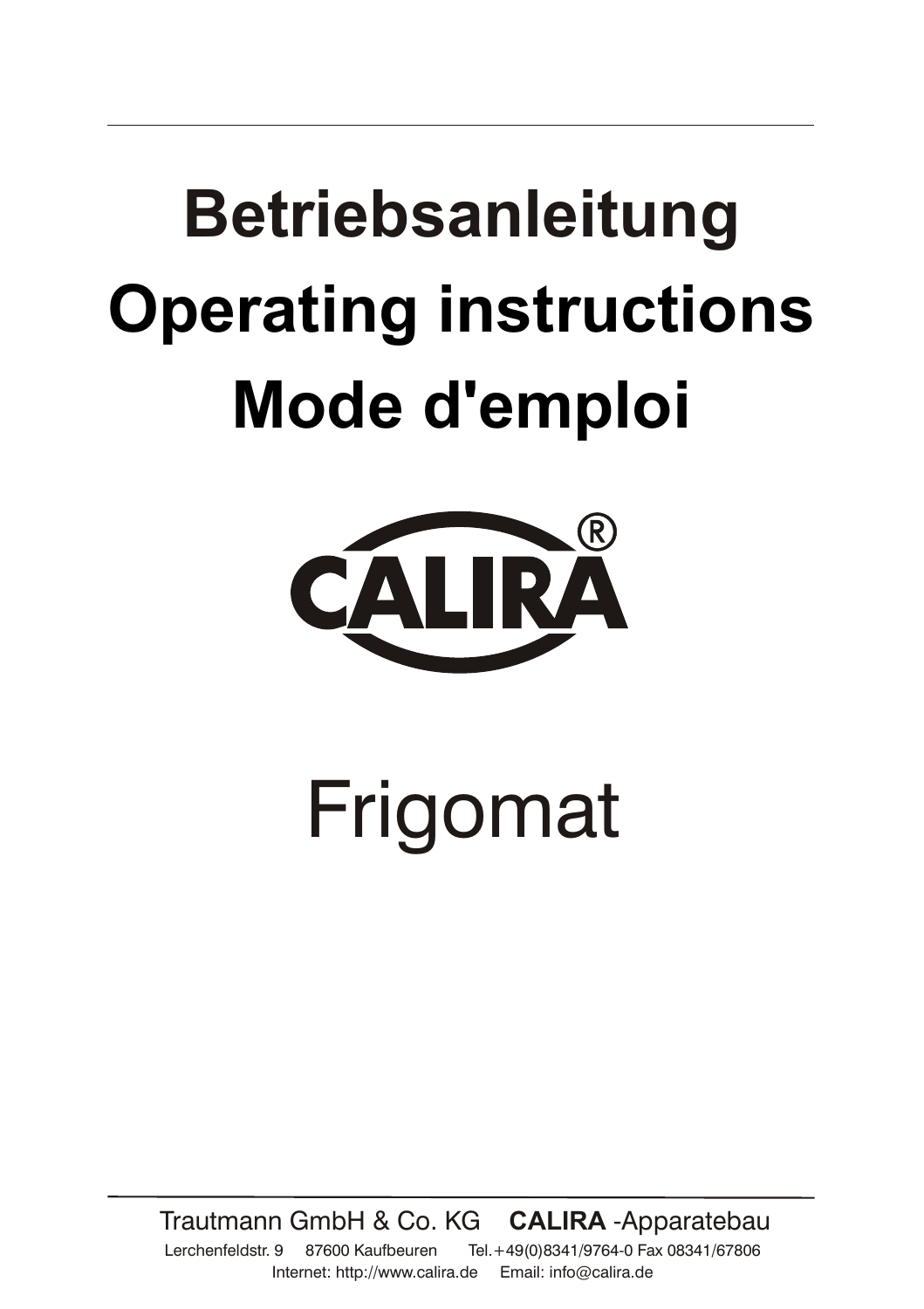

**Frigomat**

# **Anschlußplan**



## **Beschreibung**

Der Frigomat ist ein Steuergerät zum automatischen Abschalten der 12 Volt Versorgung des Kühlschrankes im Caravan, wenn der Motor des Zugfahrzeuges still steht. Eine Entladung der Fahrzeugbatterie durch den Kühlschrank wird verhindert und so die Startfähigkeit des Motors gewährleistet. Nach dem Start des Zugfahrzeuges wird durch den Frigomat die 12 Volt-Versorgung für den

#### $\mathfrak{D}$ Trautmann GmbH & Co. KG **CALIRA** -Apparatebau Lerchenfeldstr. 9 87600 Kaufbeuren Tel.+49(0)8341/9764-0 Fax 08341/67806 Internet: http://www.calira.de Email: info@calira.de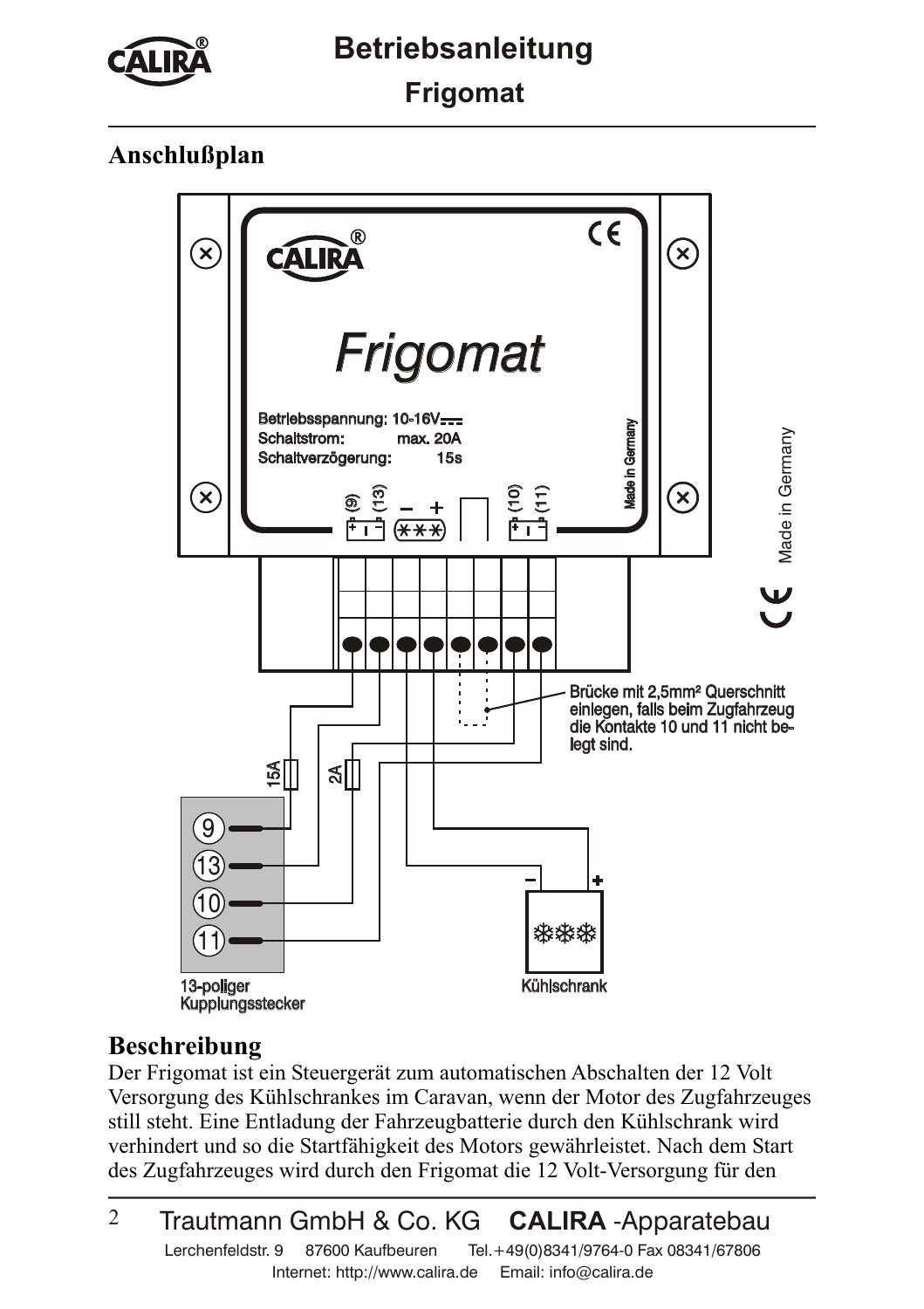# **Betriebsanleitung Frigomat**



Kühlschrank wieder freigegeben. Dabei verhindert eine integrierte Einschaltverzögerung im Frigomat beim Anlassen des Motors die vorzeitige Belastung der Fahrzeugbatterie durch den Kühlschrank. Die Verkabelung des Zugfahrzeuges ist unbedingt gemäß ISO 11446:1995 vorzunehmen. Diese Leitungen müssen einen Querschnitt von 2,5 mm² aufweisen und dem Leitungsquerschnitt entsprechend abgesichert werden.

#### **Technische Daten:**

| Eingang:           | 10 - 16 Volt                                       |
|--------------------|----------------------------------------------------|
| Schaltstrom:       | 20 A                                               |
| Schaltverzögerung: | 15 s                                               |
| Gehäuse:           | Kunststoff                                         |
| Abm./ $Gew$ .:     | L98 x B88 x H44 / 180 g                            |
| Ausstattung:       | Käfigzugfederklemmen 4 mm <sup>2</sup>             |
| Lieferumfang:      | Frigomat, Befestigungsschrauben, Betriebsanleitung |
|                    |                                                    |

### **Instandsetzung**

Ein defektes Gerät kann nur durch den Hersteller oder dessen Service instand gesetzt werden.

Trautmann GmbH & Co. KG CALIRA-Apparatebau Lerchenfeldstr. 9 87600 Kaufbeuren Servicetelefon: 0190 / 77 03 80  $(1,24 \text{ e/min})$ **Service:**

## **Garantie**

Garantie wird in dem Zeitraum von zwei Jahren ab Kaufdatum gewährt. Mängel infolge Material- oder Fertigungsfehler werden kostenlos beseitigt wenn:

- das Gerät dem Hersteller kostenfrei zugesandt wird.
- der Kaufbeleg beiliegt
- das Gerät bestimmungsgemäß behandelt und verwendet wurde.
- $\star$  keine fremden Ersatzteile eingebaut oder Eingriffe vorgenommen wurden.

Nicht unter die Garantie fallen Folgekosten und natürliche Abnützung.

#### **Wichtig!**

Bei Geltendmachung von Ansprüchen aus Garantie und Gewährleistung ist eine ausführliche Beschreibung des Mangels unerlässlich. Detaillierte Hinweise erleichtern und beschleunigen die Bearbeitung.

Bitte haben Sie Verständnis dafür, daß wir Sendungen, die uns unfrei zugehen, nicht annehmen können.

3 Trautmann GmbH & Co. KG **CALIRA** -Apparatebau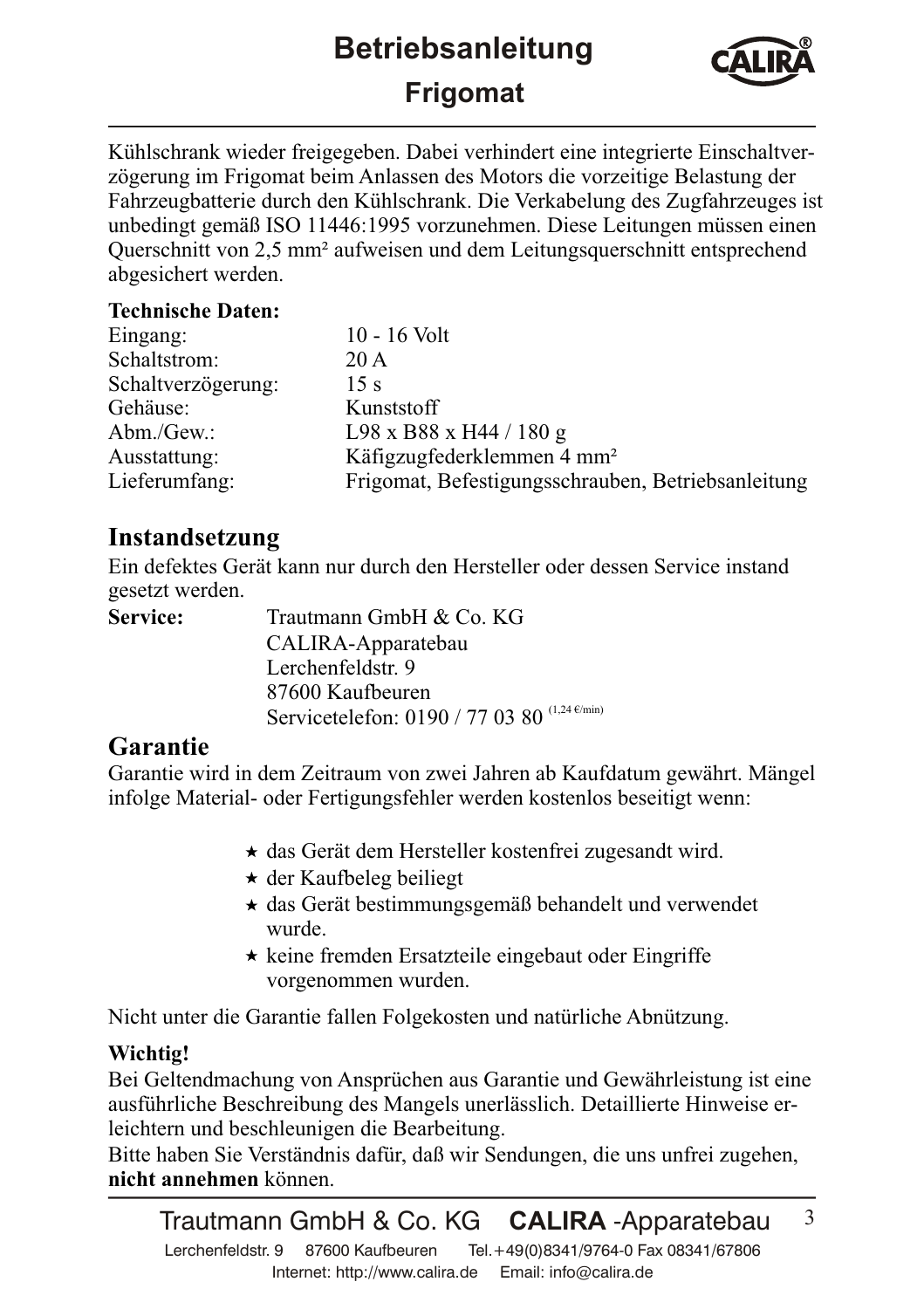

# **Connecting diagram**



# **Description**

The Frigomat is a control device for the automatic switching off of the 12 Volt power supply to the fridge in the caravan, when the motor of the towing vehicle is idle. The emptying of the vehicle battery by the fridge is thus avoided and the ability of the vehicle motor to start is ensured. After starting the motor of the

<sup>4</sup> Trautmann GmbH & Co. KG **CALIRA** -Apparatebau Lerchenfeldstr. 9 87600 Kaufbeuren Tel.+49(0)8341/9764-0 Fax 08341/67806 Internet: http://www.calira.de Email: info@calira.de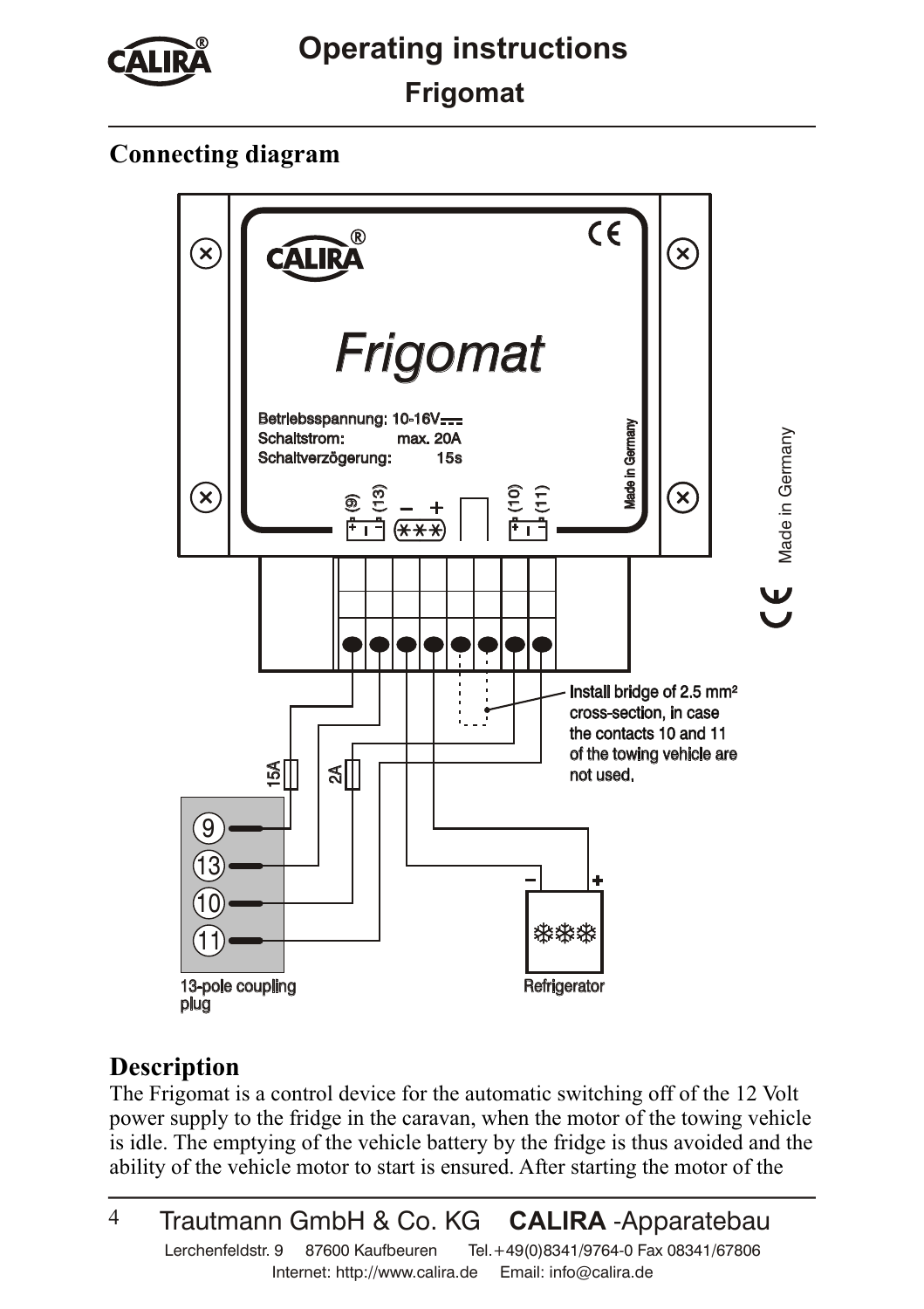# **Operating instructions Frigomat**



5

towing vehicle the 12 Volt power supply to the fridge is released again. An integrated switch-on delay in the Frigomat prevents the premature loading of the vehicle battery through the fridge when starting the motor. The cabling of the towing vehicle must comply with the regulations of the ISO 11446:1995 standard. These cables must have a cross-section of 2.5 mm², and be secured appropriately to this cross-section.

#### **Technical Data:**

| Input:             | $10 - 16$ Volt                                     |
|--------------------|----------------------------------------------------|
| Switched current   | 20 A                                               |
| Switching delay    | 15 s                                               |
| Housing:           | Plastic                                            |
| Dimensions/Weight: | $L98$ x W88 x H44 / 180 g                          |
| Equipment:         | Cage tension spring clamps 4 mm <sup>2</sup>       |
| Scope of supply:   | Frigomat, fastening screws, operating instructions |
|                    |                                                    |

## **Repairs**

**Service:** A faulty device can only be repaired by the manufacturer or by its service personnel.

Trautmann GmbH & Co. KG CALIRA-Apparatebau Lerchenfeldstrasse 9 D-87600 Kaufbeuren

## **Warranty**

The warranty is in force for a period of two years from date of purchase. Defects arising from material or manufacturing faults will be rectified free of charge, provided that:

- $\star$  The device is sent to the manufacturer postage paid.
- $\star$  Proof of purchase is enclosed.
- $\star$  The device has been handled and used according to its specified purpose.
- $\star$  No foreign spare parts were installed and the device has not been interfered with.

Consequential costs and normal wear and tear are excluded.

#### **Important**

**cannot accept** items sent without the correct postage having been paid. Claims made under warranty should be accompanied by a detailed description of the fault. This facilitates and expedites the processing.Please bear in mind that we

Trautmann GmbH & Co. KG **CALIRA** -Apparatebau

Lerchenfeldstr. 9 87600 Kaufbeuren Tel.+49(0)8341/9764-0 Fax 08341/67806 Internet: http://www.calira.de Email: info@calira.de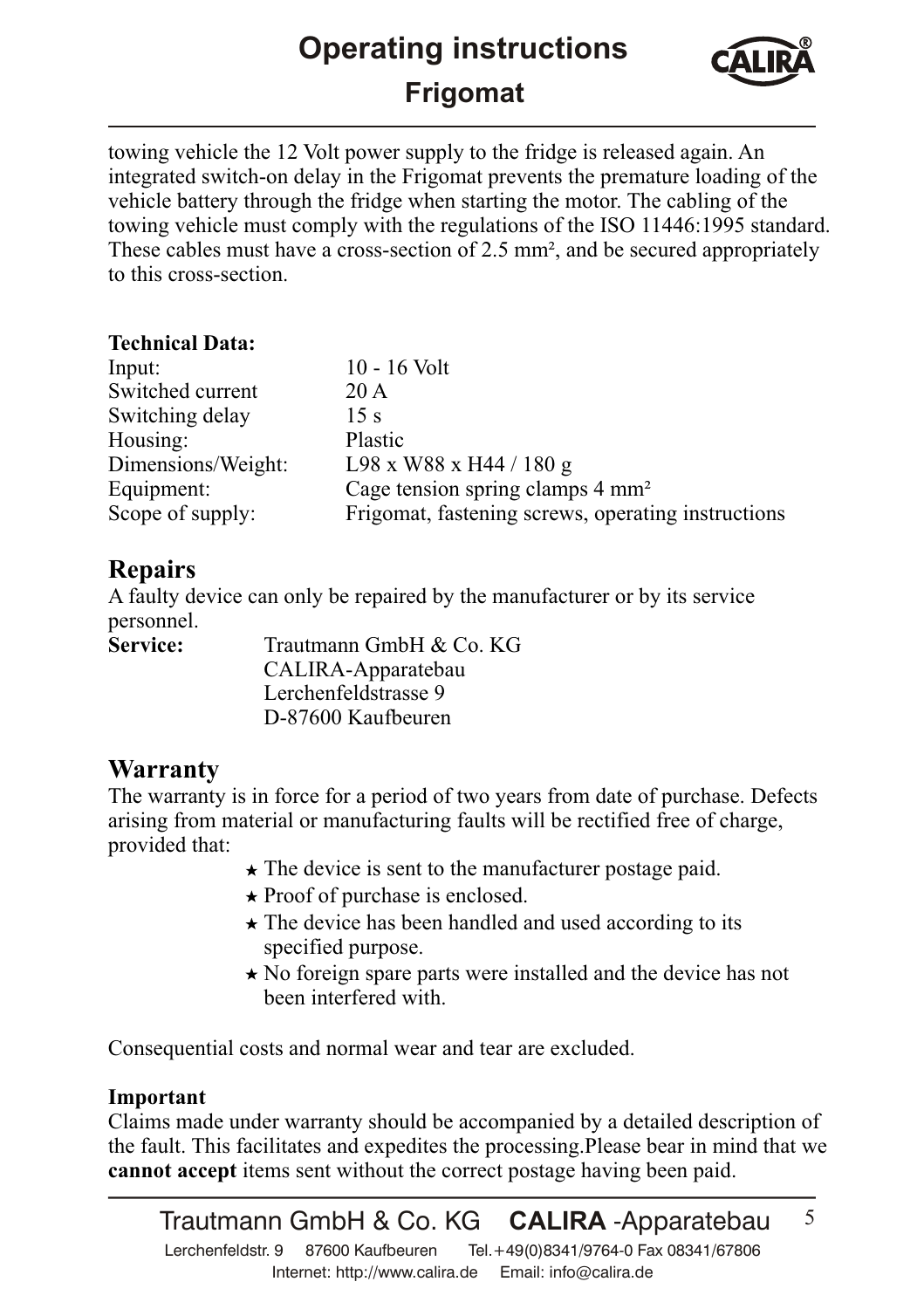

# **Mode d`emploi**

**Frigomat**

# **Schéma de raccordement**



## **Description**

Le Frigomat est un appareil de commande interrompant automatiquement l'alimentation 12 Volts du frigo dans une caravane, lorsque le moteur du véhicule tracteur est coupé. On évite ainsi que le frigo ne décharge la batterie du véhicule, et on garantit du coup le dé marrage du moteur. Après le démarrage du véhicule tracteur, le Frigomat libère à nouveau l'alimentation 12 Volts pour le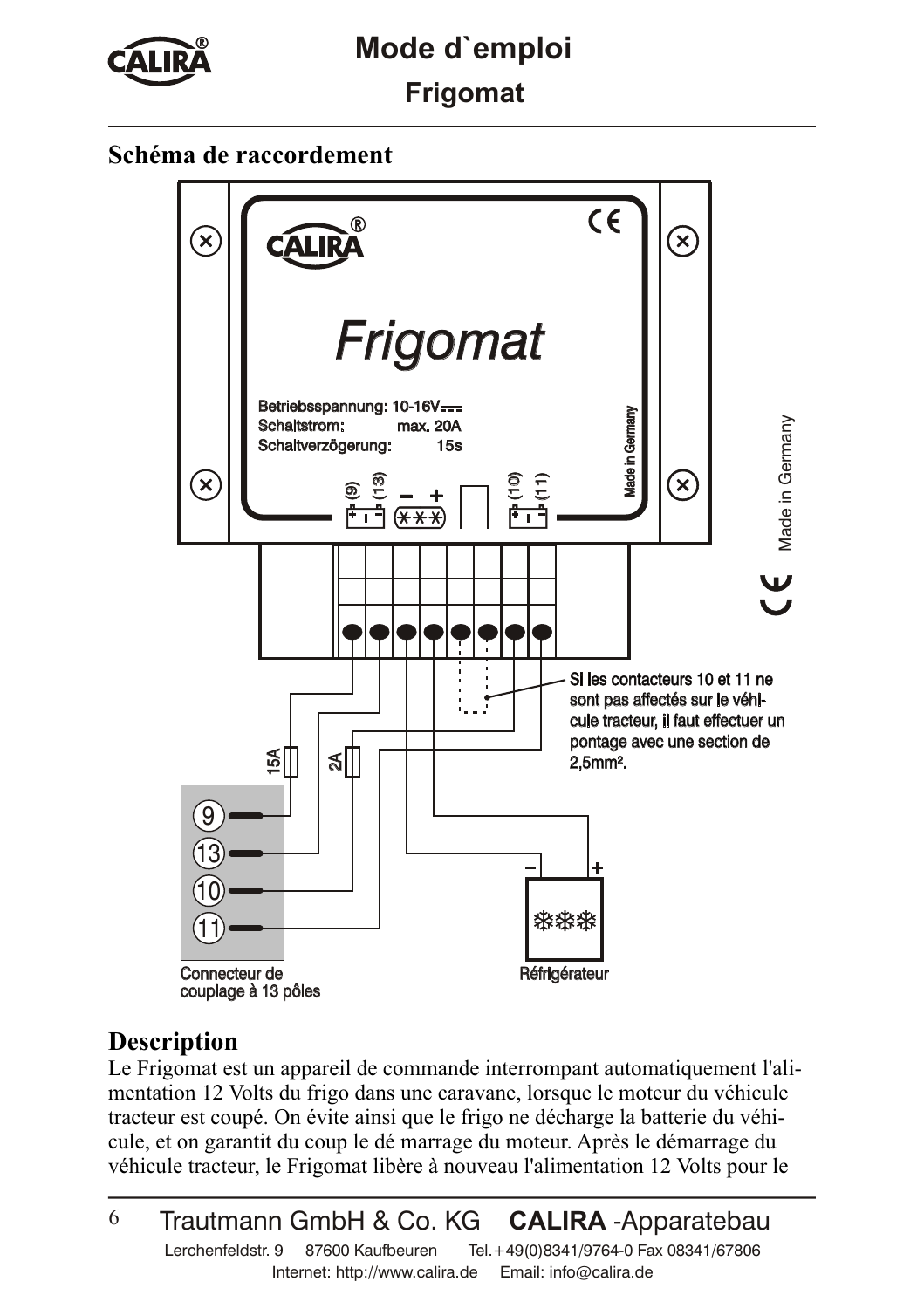# **Mode d`emploi Frigomat**



7

frigo. Un dispositif de temporisation de mise en marche, intégré au Frigomat, empêche, lors de la mise en marche du moteur, une sollicitation prématurée de la batterie du véhicule par le frigo. Le câblage du véhicule tracteur doit impérativement être effectué conformément à la norme ISO 11446:1995. Ces câbles doivent avoir une section de 2,5 mm² et ils doivent être protégés avec des fusibles adaptés à cette section de conducteur.

#### **Caractéristiques techniques:**

| Entrée:                      | $10 - 16$ Volts                                    |
|------------------------------|----------------------------------------------------|
| Courant de commutation: 20 A |                                                    |
| Temporisation:               | 15 s                                               |
| Boîtier:                     | plastique                                          |
| Dim. / Poids:                | L 98 x 1 88 x H 44 / 180 g                         |
| Équipement:                  | bornes cage à ressort de tension 4 mm <sup>2</sup> |
| Pièces fournies:             | Frigomat, vis de fixation, mode d'emploi           |

# **Réparation**

Un appareil défectueux ne peut être réparé que par le fabricant ou par son service après-vente.

**Service après-vente:** Trautmann GmbH & Co. KG

CALIRA-Apparatebau Lerchenfeldstr. 9 D-87600 Kaufbeuren Téléphone du service après-vente: 0190 / 77 03 80  $(1,24 \text{ e/cmin})$ 

# **Garantie**

La garantie est assurée pendant une période de deux ans à compter de la date d'achat. Les défauts résultant d'un vice de matériel ou de fabrication sont réparés gratuitement lorsque:

- l'appareil a été renvoyé sans frais au fabricant.
- $\star$  la quittance d'achat a été jointe.
- l'appareil a été manipulé et utilisé conformément aux prescriptions.
- aucune pièce de rechange étrangère n'a été montée et aucune intervention n'a été effectuée.

Les frais subséquents et l'usure naturelle ne tombent pas sous le coup de la garantie.

#### **Important**

faire preuve de compréhension sur le fait que nous ne pouvons pas accepter les En cas de mise en valeur de droits relevant de la garantie, il est indispensable d'effectuer une description détaillée du défaut en question. Des renseignements détaillés facilitent et accélèrent le traitement. Nous vous prions de bien vouloir envois, qui nous parviennent en port dû.

Trautmann GmbH & Co. KG **CALIRA** -Apparatebau